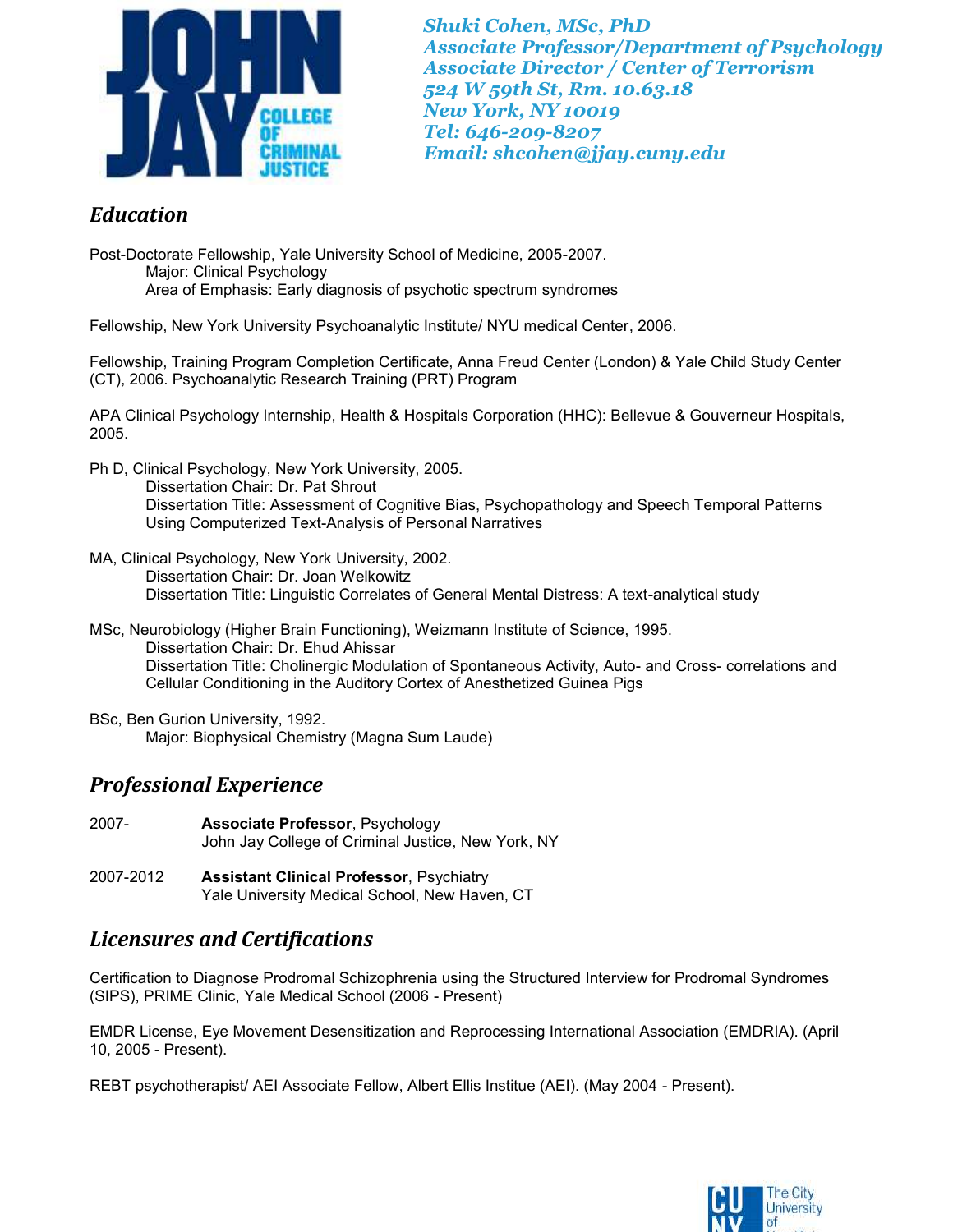# *Professional Posts*

Directorial Boards: Associate Director, City University of New York Center on Terrorism at John Jay College

Editorial Boards: Associate Editor, Journal of Psycholinguistics Research, Springer Verlag

# *Grants Awarded*

| 2013-2013 | PSC-CUNY (Principal), "Detection of Discrepancies between Personal and<br>Organizational Motivations for Suicide Terrorism in Palestine & its Counter-Terrorism<br>Potential" (\$5,600)                                                      |
|-----------|----------------------------------------------------------------------------------------------------------------------------------------------------------------------------------------------------------------------------------------------|
| 2011-2012 | John Jay Psychology Department Research Fund (Principal), "Discrepant Accounts for<br>Motivation to Commit Suicide Terrorism within Hamas" (\$3,000.00)                                                                                      |
| 2011-2012 | PSC-CUNY (Principal), "Motivation for Suicide Terrorism: A Content-Analytical Study of<br>their Last Wills" (\$5,000)                                                                                                                        |
| 2010-2011 | PSC-CUNY (Principal), "Personalizing the Self-Esteem Implicit Association Test:<br>Assessment of both Global and Idiographic Implicit Self-Esteem and their Differential<br>Contribution to Depressogenic Information Processing," (\$6,000) |

## *Publications*

### **Peer-reviewed Journal Articles**

Cohen, S. J., Kruglanski, A. W., Gelfand, M., Webber, D., Gunaratna, R. & Katz, R. (2016). Al-Qaeda's Propaganda Decoded: A Psycholinguistic System for Detecting Variations in Terrorism Ideology. *Terrorism and Political Violence*, http://dx.doi.org/10.1080/09546553.2016.1165214

Cohen, S. J. (2016). Mapping the Minds of Suicide Bombers using Linguistic Methods: The Corpus of Palestinian Suicide Bombers Farewell Letters (CoPSBFL). *Studies in Conflict & Terrorism*, 39, 7-8, 749-780.

Cohen, S. J. (2015). Breakable and Unbreakable Silences: Implicit Dehumanization and Anti-Arab Prejudice in Israeli Soldiers' Narratives Concerning Palestinian Women. *International Journal of Applied Psychoanalytic Studies*, 12, 3, 245-277.

Raghavan, C., Cohen, S. J. & Tamborra, T. (2015). Development and Preliminary Validation of the Multidimensional Sexual Coercion Questionnaire (MSCQ). *Journal of Sexual Aggression*, 21, 3, 271-289.

Cohen, S. J. (2013). When Unconscious Wishes Become Laws: Policing Memory and Identity in Israel– Palestine. *International Journal of Applied Psychoanalytic Studies*, 10, 2, 152-173.

Cohen, S. J. (2012). Construction and Preliminary Validation of a Dictionary for Cognitive Rigidity: Linguistic Markers of Overconfidence and Overgeneralization and their Concomitant Psychological Distress. *Journal of Psycholinguistics Research*, 41, 347-370.

Cohen, S. J. (2011). Measurement of negativity bias in personal narratives using corpus-based emotion dictionaries. *Journal of Psycholinguistics Research,* 40, 2, 119-135.

Cohen, S. (2011). Prejudice and the Unexamined Life: A Neuro-Psychoanalytic Framework for the Repressed Conflict between Ethnic and National Identities among Arab-Jews in Israel. *International Journal of Applied Psychoanalytic Studies*, 8, 4, 325–340.

Cohen, S.J. (2009). Healers on the Fault Lines: Trauma as a Risky Opportunity for Growth, Mental Flexibility and the Inclination to Heal Others. *Journal of Applied Psychoanalytic Studies*, 6, 3, 211-224.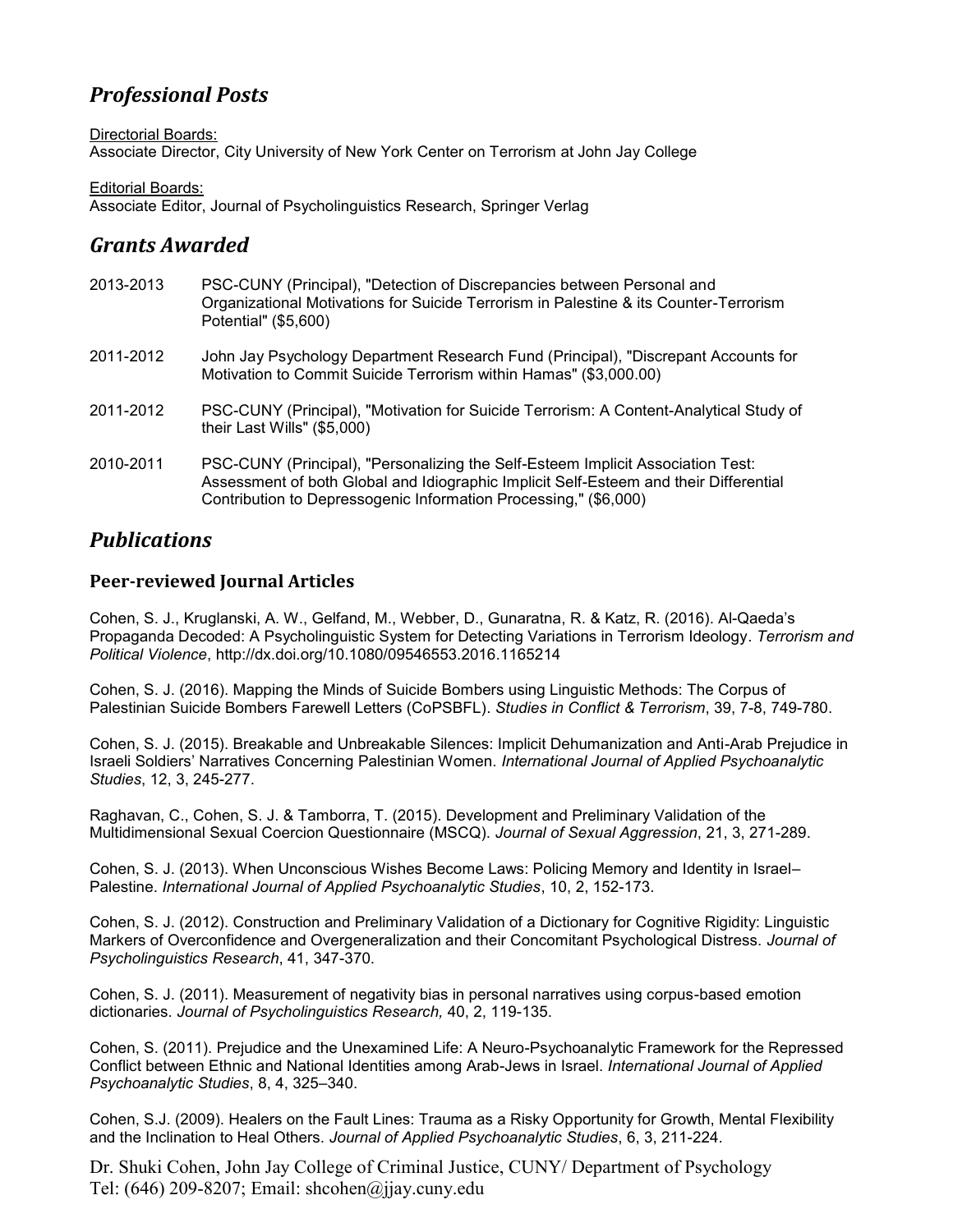Cohen, S.J. (2009). Gender Differences in Speech Temporal Patterns Detected Using Lagged Co-occurrence Text- Analysis of Personal Narratives. *Journal of Psycholinguistics Research*, 38, 2, 111-127.

Saksa, J.R, Cohen, S.J, Srihari, V., Woods, S.W. (2009). Cognitive Behaviour Therapy for Early Psychosis: A Comprehensive Review of Individual vs. Group Treatment Studies. *International Journal of Group Psychotherapy*,59, 3, 357-383.

Woods, S. W., Saksa, J. R., Baker, C. B, Cohen, S. J., Tek, C. (2008). Effects of Levetiracetam vs. Placebolevetiracetam on Tardive Dyskinesia. tardive dyskinesia: a randomized, double-blind, placebo-controlled study. *Journal of Clinical Psychiatry*, 69, 4, 546-554.

Woods, S. W., Tully, E. M., Walsh, B. C., Hawkins, K. A., Callahan, J. L., Cohen, S. J., Mathalon, D. H., Miller, T. J., McGlashan, T. H. (2007). Aripiprazole in the Acute Treatment of Symptoms Possibly Prodromal for Schizophrenia: An Open-Label Pilot Study. *British Journal of Psychiatry*, 191, 51, s96-s101.

Cohen, S. (2004) Lagged co-occurrence analysis reveals gender differences of co-occurrence patterns in personal narratives. *University of Pennsylvania Working Papers in Linguistics*, 10, 1, 61-74.

Cohen, S. (2003). A computerized scale for monitoring levels of agreement during a conversation. *University of Pennsylvania Working Papers in Linguistics*, 8,1, 57-70.

Shulz, D., Cohen, S., Haidarliu, S., Ahissar, E. (1997) Differential effects of Acetylcholine in the Auditory Cortex of the Guinea Pig. *European Journal of Neuroscience*, 9, 396-409.

#### **Books and Book Chapters**

Cohen, S. J. (forthcoming). Cognitive Rigidity, Overgeneralization and Fanaticism. In *Encyclopedia of Personality and Individual Differences*. New York: Springer.

Cohen, S. J. (2012) Psychological Theories of Terrorism and Politically Motivated Violence. In Rieber, R. W. (Ed.) *Encyclopedia of the History of Psychological Theories*. (pp. 1058-1080). New York: Springer.

Raghavan, C. & Cohen, S. J. (2013) *Domestic Violence: Methodologies in Dialogue*. Edited with Commentaries by C. Raghavan and Shuki J. Cohen. Northeastern Series on Gender, Crime, and Law, Northeastern University Press.

Lancet, D., Ben-Arie, N., Cohen, S., Gat, U., Gross-Isseroff, R., Horn-Saban, S., Khen, M., Lehrach, H., Natochin, M., North, M., Seidemann, E. & Walker, N. (1993). Olfactory receptors: transduction, diversity, human psychophysics and genome analysis. in D. Chadwick, J. Marsh & J. Goode (Eds.) *The Molecular Basis of Smell and Taste Transduction* (pp. 131- 141). New York: John Wiley & Sons.

#### **Peer-reviewed Published Conference Proceedings**

Myerson, M., Cohen, S., Park, J., Galatowitsch, P., Urbina, A., & Sharp, V. (2011). Prevalence of LDL Dyslipidemia, Assessment of Goal Attainment, and Variables Associated with Goal Attainment in HIV+ Patients in a Dedicated HIV Clinic. *Journal of Clinical Lipidology*. 3, 5, 213-214.

Cohen, S.J., D'Andrea, J.T., Miller, T.J., McGlashan, T.H., Woods, S.W. (2006). Empirical evaluation of the Criteria of Prodromal Syndromes (COPS) for Diagnosing Attenuated Positive Symptom State (APSS). *Schizophrenia Research*, 86(Suppl), s78-79.

Cohen, S. (2004) Lagged co-occurrence analysis reveals gender differences of co-occurrence patterns in personal narratives. *University of Pennsylvania Working Papers in Linguistics*, 10, 1, 61-74.

Cohen, S., Shulz, D., Haidarliu, S., Ahissar, E. (1995) Effects of Acetylcholine on correlated activity of Auditory Cortical Neurons in the Anaesthetized Guinea Pig. *American Society of Neuroscience Abstracts*, 21, 296.16

Cohen, S., Haidarliu, S., Ahissar, E., Shulz, D. (1994). Cholinergic Modulation of functional connectivity of local cortical circuits in the auditory cortex. 17th European Neuroscience Association Abstracts, 12, 13.08

Haidarliu, S., Shulz, D., Cohen, S., Gamzu, E., Serulnik, S., Ahissar, E. (1993). Monitoring modulations of local cortical processing by pharmacological agents in intact animals. Israeli Society of Neuroscience Abstracts, 2, 69.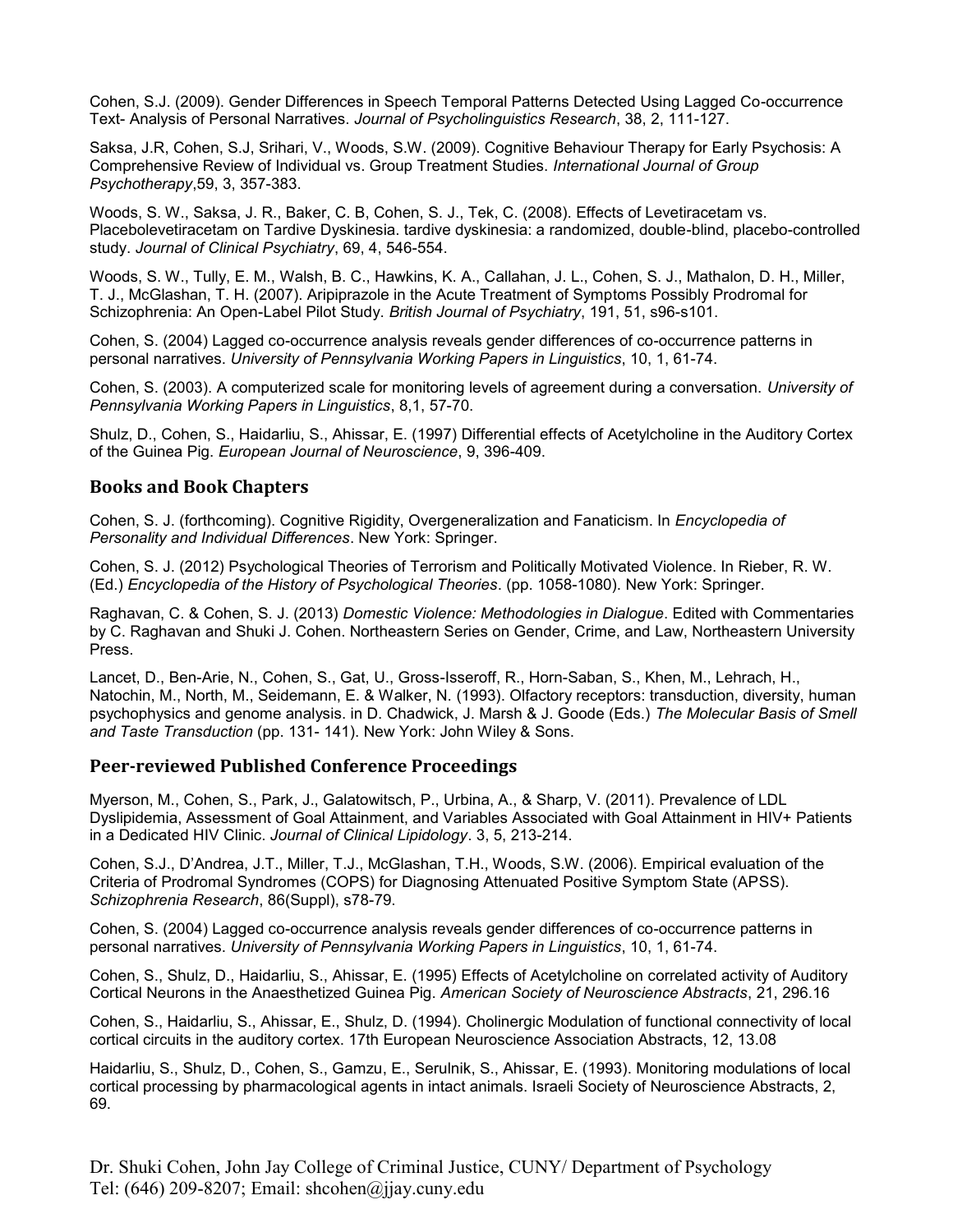## *Presentations:*

### **Peer-reviewed Conference Presentations**

Cohen, S. J. (November, 2015). Detecting Ideological Fault Lines using a Generalized Method for Characterizing Terrorism Ideology: The Case of Al-Qaeda & ISIS. The American Society of Criminology Annual Meeting. Washington, DC.

Cohen, S. J. (July, 2015) (Panelist). Empirical Psychoanalytic Examination of Unconscious Anti-Arab Prejudice and Dehumanization, and their Role in the Israeli-Palestinian conflict. Panel #2025: Israel, the West, and the Palestinians: Large Group Dynamics, Dehumanization and Guilt. 49<sup>th</sup> International Psychoanalytic Association Congress, Boston, MA.

Cohen, S. J. (September, 2014) (Panelist). The Flexible Range of Suicidality in Palestinian Terrorism: The Role of Religio-Political Ideology in Asymmetric Warfare. World Summit on Counter-Terrorism. Herzliya, Israel.

Cohen, S. J. (August, 2014). The Arab Spring: Understanding the motives and sentiments behind large scale mobilizations and revolts. American Psychological Association Annual Convention, Washington, D.C.

Cohen, S. J. (November, 2013). Emergent best practices in open-source terrorism databases: The case of the GTD. American Society of Criminology Annual Conference, Atlanta, GA.

Cohen, S. J. (October, 2013). The socio-linguistics of Arabic Variants in a Corpus of Palestinian Suicide Bombers Last Wills: Implication for Empirical Terrorism Research. Association Internationale pour l'Étude du Moyen Arabe et des Variétés Mixtes de l'Arabe (AIMA) IV Conference, Emory University, Atlanta, GA.

Cohen, S. J. (August, 2013). Systematic Assessment of Neutralization Processes in Terrorist Ideology and Motivation. American Sociological Association Annual Conference, New York, NY.

Cohen, S. J. & Kruglanski, A. W. (July 2013). Measuring Variations in Al-Qaeda Ideology using Systematic Linguistic Assessment of its Rhetorical Components. International Society of Political Psychology Conference, Herzliya, Israel.

Cohen, S. J. (July 2013). Motivations for Martyrdom in Personal Farewell Letters of Palestinian Suicide Bombers. International Society of Political Psychology Conference, Herzliya, Israel.

Cohen, S., Priyomka, K. and Perino, M. T. (2012, March). Anxiety Induction and Mobilization for Terrorism: Rhetorical Sequential Structure of the Unabomber Manifesto. Eastern Psychological Society conference, Pittsburgh, PA.

Cohen, S. (2011, November). What's on a Terrorist Mind? A Novel Methodology for Studying Suicide Terrorism. American Society of Criminology Annual Conference, Washington DC.

Cohen, S. (Presenter & Chair) (2011, June). Recent Developments in Sexual Coercion Research: Implications for Measurement and Mitigation Strategies. The Society for Community Research and Action (SCRA) 13th Biennial Conference Chicago, IL

Cohen, S. J. (2010, July). From Fuzzy Ideology to Operational Clarity: A quantum leap of faith within the Hamas military bulletins for suicide bombers in Palestine. Paper presented at the Oxford Round Table on Terrorism, Oxford UK.

Cohen, S. J. (2010, June). Palestinian Female Suicide Bombers: What their wills can teach us about social justice. John Jay International Conference: Societies in Transition, Marrakesh, Morocco.

Corman, L. and Cohen, S. J. (2010, August). Attachment anxiety and avoidance and their relation to internalizing and externalizing symptomatology. (Poster Presentation). American Psychological Association Annual Convention, San Diego.

Cohen, S. (2009, May). Self- and Other- Implicit Associations with Internalizing/Externalizing Emotions Linked to Interpersonal Symptoms. Association of Psychological Science (APS) Annual Convention, Architecture of the Mind Theme Poster Session, San Francisco, CA.

Cohen, S. (2009, January) (Poster). Automatic Attribution of Depression and Aggression to the Self and Generic Others: A novel variant of the Implicit Association Test Designed to Explore Transference and Attachment. American Psychoanalytic Association (APsaA) Annual Meeting, Waldorf-Astoria Hotel, NYC, NY.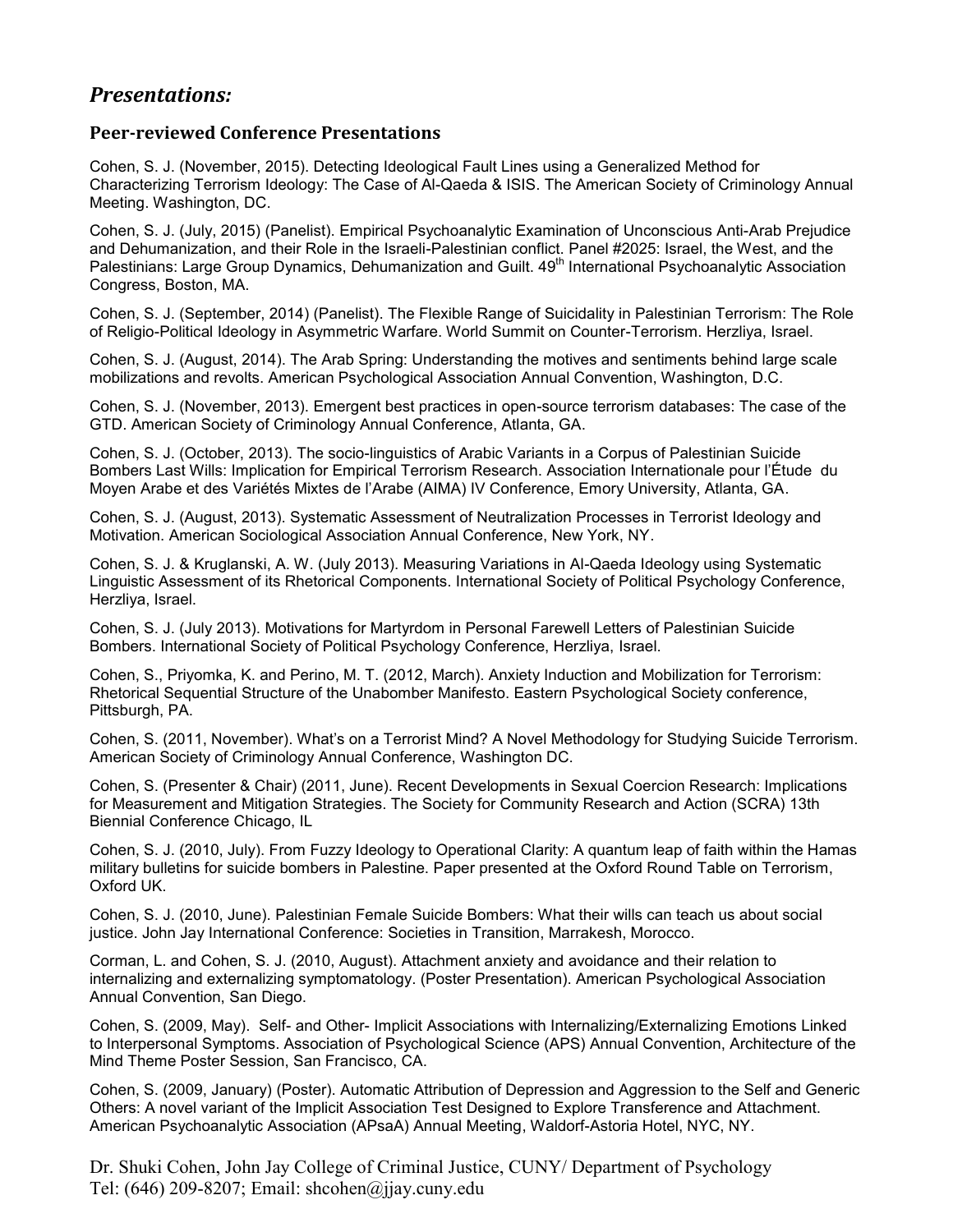Cohen, S. (2008, July). Absolutistic Thinking and its Relationship to Anger and Aggression: A Language-Based Approach. XVIII World Meeting of the International Society for Research on Aggression (ISRA), Budapest, Hungary.

Cohen, S. (2006, October). Empirical evaluation of the Criteria of Prodromal Syndromes (COPS) for Diagnosing Attenuated Positive Symptom States. Paper presented at the International Early Psychosis Association Annual Conference, Birmingham, UK.

Cohen, S. (2006, October). Identifying and Treating Adolescents and Young Adults at High Risk for Psychosis. Paper presented at the Connecticut Psychological Association Annual Conference, Windsor, CT.

Cohen, S. (2006, April). Identification and treatment of adolescents and young adults at risk for serious mental illness. Paper presented at the National Association of Social Workers Annual Conference, Waterbury, CT.

Cohen, S. (2004, May). Using Corpus Linguistics to Construct Meaning-Sensitive Dictionaries of Emotional Language. Paper presented at the American Association of Applied Corpus Linguistics, Montclaire, NJ.

Cohen, S. (2003, February). Lagged Co-Occurrence Analysis Reveals Gender Differences of Co-Occurrence Patterns in Personal Narratives. Paper presented at the 27th Penn Linguistic Colloquium, University of Pennsylvania, Philadelphia, PA.

Cohen, S. & Jones, E.E. (1999). Assessing patient-therapist interactions and their change: a time-series approach. Proceedings of the Society of Psychotherapy Research Conference Braga, Portugal.

Cohen, S., Shulz, D., Haidarliu, S., Ahissar, E. (1995) Auto- and cross-correlations in the auditory cortex and the effect of Acetylcholine. Proceedings of the International Conference on Cortical Dynamics, Jerusalem, Israel

#### **Invited Presentations**

Cohen, S. (November, 2016) (Grand Rounds) : Clinical and Sub-Clinical Psychopathology in Perpetrators of Political Violence and Terrorism. State University of New York at Stonybrook Department of Psychiatry, Stonybrook, NY

Cohen, S. (November, 2016) (Presenter): Information Processing & Knowledge Representation in the Chronically-Stressed (Student) Brain:

Implications for Teaching Style and Practice. Teaching and Learning Center, John Jay College of Criminal Justice, New York City, NY

Cohen, S. (October, 2016) (Keynote) When Intuition is not Enough: Improving Workplace Dynamics using Current Models of Information

Processing in the Chronically-Stressed Caregiver Brain. Kaiser Permanente Learning Conference, University of Maryland.

Cohen, S. (April, 2016) (Case Conference). Borderline Personality Pathology: The Short & Practical Version. Montefiore Hospital, CICERO program, New York City, NY.

Cohen, S. (April, 2016) (Moderator + Panelist). Religious Humanitarianism as Political Activism. In: Holy Unholy: The Role of Religion in Conflict. John Jay College of Criminal Justice, New York City, NY

Cohen, S. (March, 2016). (Panelist) The Socio-Political factors behind the Detention of Palestinians (and their supporters) in Israeli & Palestinian Prisons. John Jay College of Criminal Justice, New York City, NY

Cohen, S. (December, 2015). Borderline Personality Pathology and HIV care: Individual and Organizational Impact (& Some solutions, too…). Montefiore Hospital, CICERO program, New York City, NY

Cohen, S. (November, 2015) (Keynote). Sustainability & Burnout in Long-Term Health Care: Why Taking Care of Ourselves means Taking Care of Others. Kaiser Permanente Learning Conference, University of Maryland.

Cohen, S. (2013, May) (Plenary). Management of Personality Pathology in Chronic HIV Care: Maintaining both Provider and Patient Mental Health. 23<sup>rd</sup> Annual HIV/AIDS Clinical Conference, University of Rochester Medical Center.

Cohen, S. (January, 2012). When Unconscious Wishes Become Laws: Policing Memory and Identity in Israel– Palestine. American Psychoanalytic Association Annual Meeting, Waldorf-Astoria Hotel, New York City.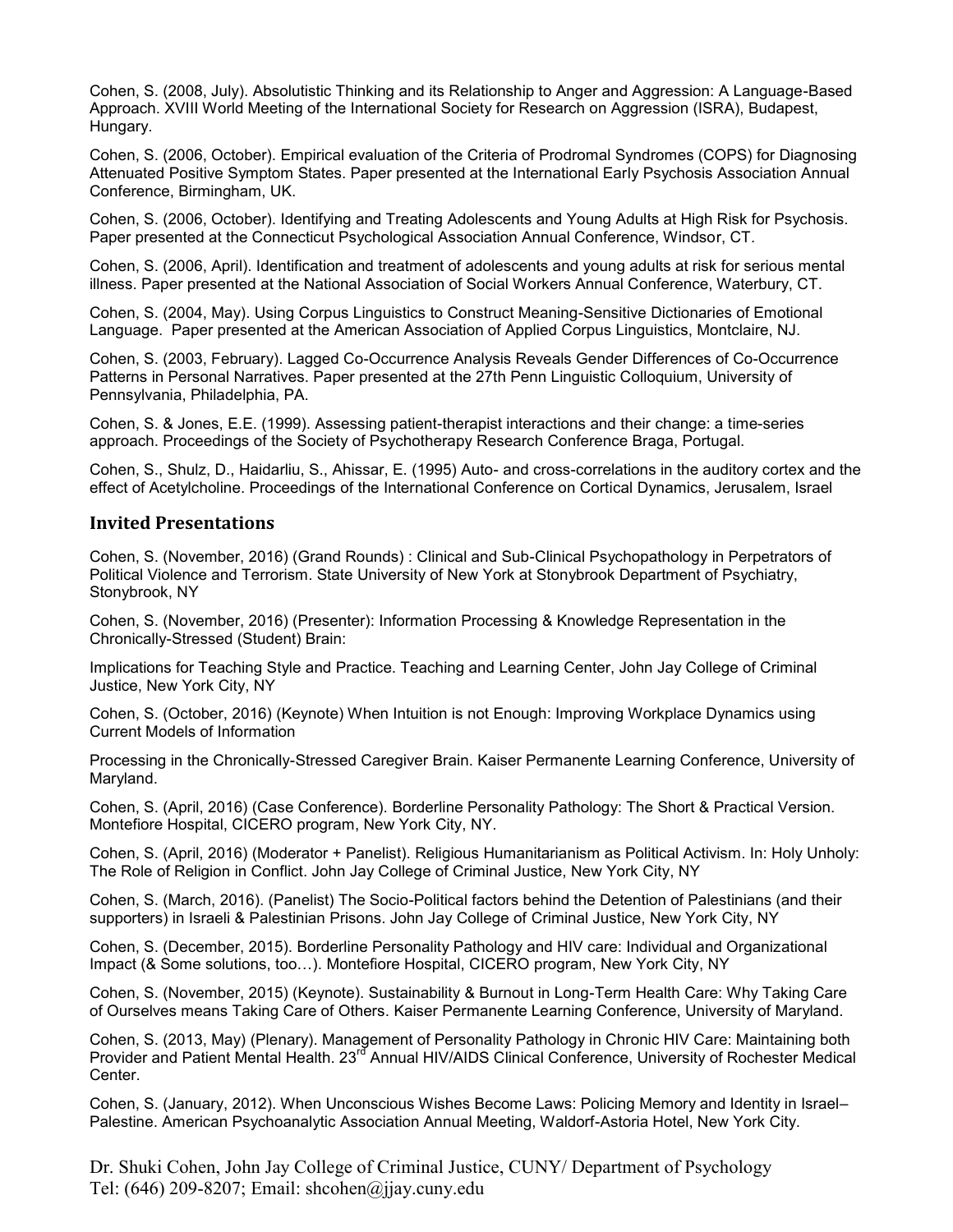Cohen, S. (2011, November). What's On A Terrorist Mind? The Psychological Study of Terrorism and Ideological Violence. John Jay College of Criminal Justice, NYC

Cohen, S. (2011, July). Ecology of the Mind, "Conviction and Convincing in Violent and Terrorist Communication," Springer Publications, Schoodic Education and Research Center, ME, US.

Cohen, S., (2011, May). Mosques, Veils, and Madrassas: Muslims and Institutions of Justice in Pluralistic Societies, "The Jewish Hasidic Movement as a Template for Religio-Political Extremism," John Jay College of Criminal Justice, New York, NY.

Cohen, S. (2011, May). (Plenary). Management of Personality Pathology in Chronic HIV Care: Maintaining both Provider and Patient Mental Health. 23<sup>rd</sup> Annual HIV/AIDS Clinical Conference, University of Rochester Medical Center.

Cohen, S. (2011, January). Prejudice and the Unexamined Life: A Neuro-Psychoanalytic Framework for the Repressed Conflict between Ethnic and National Identities among Arab-Jews in Israel American Psychoanalytic Association Annual Meeting, Waldorf-Astoria Hotel, New York City.

Cohen, S. (2009, February). Memory, Revenge and Identity in last wills of Palestinian suicide bombers. New School for Social Research 2nd interdisciplinary memory conference, New School, New York, NY

Cohen, S. (2008, June). Navigating the Twilight Zone: Mental Health Skills Training for HIV providers – Where Self-Care and Patient Care Meet. New York Metropolitan Area HIV/AIDS Care Grand Rounds, NY Academy of Medicine, New York, NY.

Cohen, S. (2008, May). Psychosocial Factors in Clinical Psychology: Too ubiquitous, too humbling, or too difficult to consider? John Jay College Mini-Conference on Thinking and Researching Psychosocially, New York, NY.

Cohen, S. (2008, March). (Plenary). Navigating the Twilight Zone: Mental Health Skills Training for HIV providers – Where Self-Care and Patient Care Meet. Association of Nurses in AIDS care, Syracuse, NY.

Cohen, S. (2007, December). Mental Health Concerns in Chronic HIV Care. (Invited) talk presented at the HIV Scholars Core Curriculum of the New York State Department of Health, New York, NY.

Cohen, S. (2007, November). Mental Health Complications in Chronic HIV care. Paper presented at the New York Medical College, White Plains, NY.

Cohen, S. (2007, October). Navigating the Twilight Zone: Mental Health Skills Training for HIV providers – where self-care and patient care meet. Paper presented at the Clinical Education Institute of the New York State Department of Health, Albany, NY.

## *Teaching and Mentoring*

**John Jay College of Criminal Justice – CUNY:**

| <b>Teaching (Course):</b>                               | Semesters in which course was taught                                                                                                                                                                                                                                                 |
|---------------------------------------------------------|--------------------------------------------------------------------------------------------------------------------------------------------------------------------------------------------------------------------------------------------------------------------------------------|
| Psychology of Terrorism (Graduate)                      | Fall 2008 (2 sections), Fall 2009 (2 sections), Spring 2010 (2<br>sections), Fall 2010, Spring 2011, Fall 2011, Spring 2012, Fall<br>2012, Spring 2013, Fall 2013, Spring 2014 (2 sections), Fall<br>2014, Spring 2015, Fall 2015, Spring 2016, Fall 2016, Spring<br>2017, Fall 2017 |
| <b>Terrorism and Apocalyptic Violence</b><br>(Graduate) | Fall 2016 (Online), Spring 2017 (Online), Fall 2017 (Online)                                                                                                                                                                                                                         |
| Seminar in Terrorism Studies (Graduate)                 | Fall 2016, Spring 2017, Fall 2017                                                                                                                                                                                                                                                    |
| Cognitive Psychology (Undergraduate)                    | Fall 2009 (2 sections), Spring 2010, Fall 2010                                                                                                                                                                                                                                       |
| Psychology of Personality (Undergraduate)               | Winter 2007, Fall 2007, Fall 2008, Spring 2011, Fall 2011,<br>Spring 2012, Spring 2014, Fall 2014, Spring 2015, Fall 2015,<br>Spring 2016, Spring 2017, Fall 2017                                                                                                                    |
| Advanced Theories of Personality (Graduate)             | Fall 2007, Spring 2009 (2 sections), Spring 2010, Fall 2010,<br>Fall 2011, Spring 2015 (2 sections), Spring 2016                                                                                                                                                                     |
| Advanced Concepts in Psychotherapy                      | Spring 2008 (2 sections), Spring 2011, Spring 2012, Fall                                                                                                                                                                                                                             |
| (Graduate)                                              | 2013, Spring 2014, Fall 2014, Fall 2015                                                                                                                                                                                                                                              |